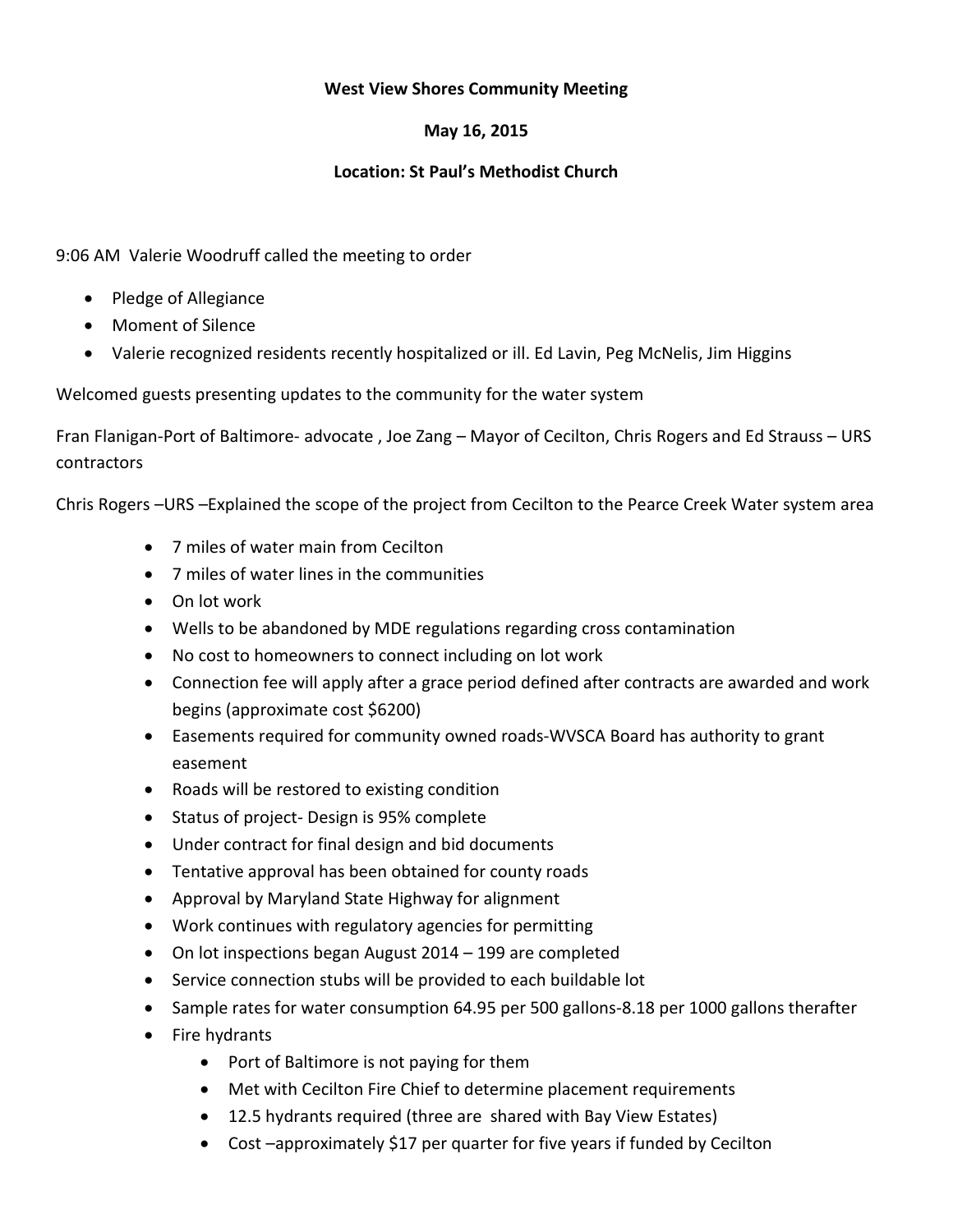• Option for onetime fee- approximate cost  $$300 - 350$  per homeowner

## Questions answered

- Schedule- construction to start in 2016
- $\bullet$  water pressure 60 PSI in street
- No pumping stations needed
- $\bullet$  Water quality water is tested and treated at source
- Pipes to house are 42" deep
- $\bullet$  Two contracts will be awarded one for the Main from Cecilton and second for the residences
- Meters will be flush with the ground at street level
- $\bullet$  Shut off will be in the crock and in the homes

Valerie reminded everyone that information can be found in newsletter and project website

## [www.Pearcecreekoutreach.com](http://www.pearcecreekoutreach.com/)

Community Meeting resumed 9:50

Valerie continued with updates

Implementation Committee created including MDE, Cecil County, MD Port Administration –meets every other month- next meeting July  $17<sup>th</sup>$  at 10 AM

- $\bullet$  Trees have been planted on ACoE site some trees will be replaced
- $\bullet$  Liner contract is out for bid
- Installation to starting June
- No dredging will start until water system is under way
- ACoE approved mosquito spraying at site
- Some activity started- wells being capped in dredge area
- Budget for project is in and posted
- Push for water monitoring on water being discharged- especially at our beaches and Pearce Creek
- Mosquito spraying starts in May –Tuesday nights
- Work on the pier is completed
- Caution Buoys are in place
- New Directories are available-Thank you Dottie Hemphill and Rose Kannuck
- Beach Clean up after meeting

# Secretary Report

- Draft of minutes from August Community Meeting distributed
- Motion was made to approve and carried as approved